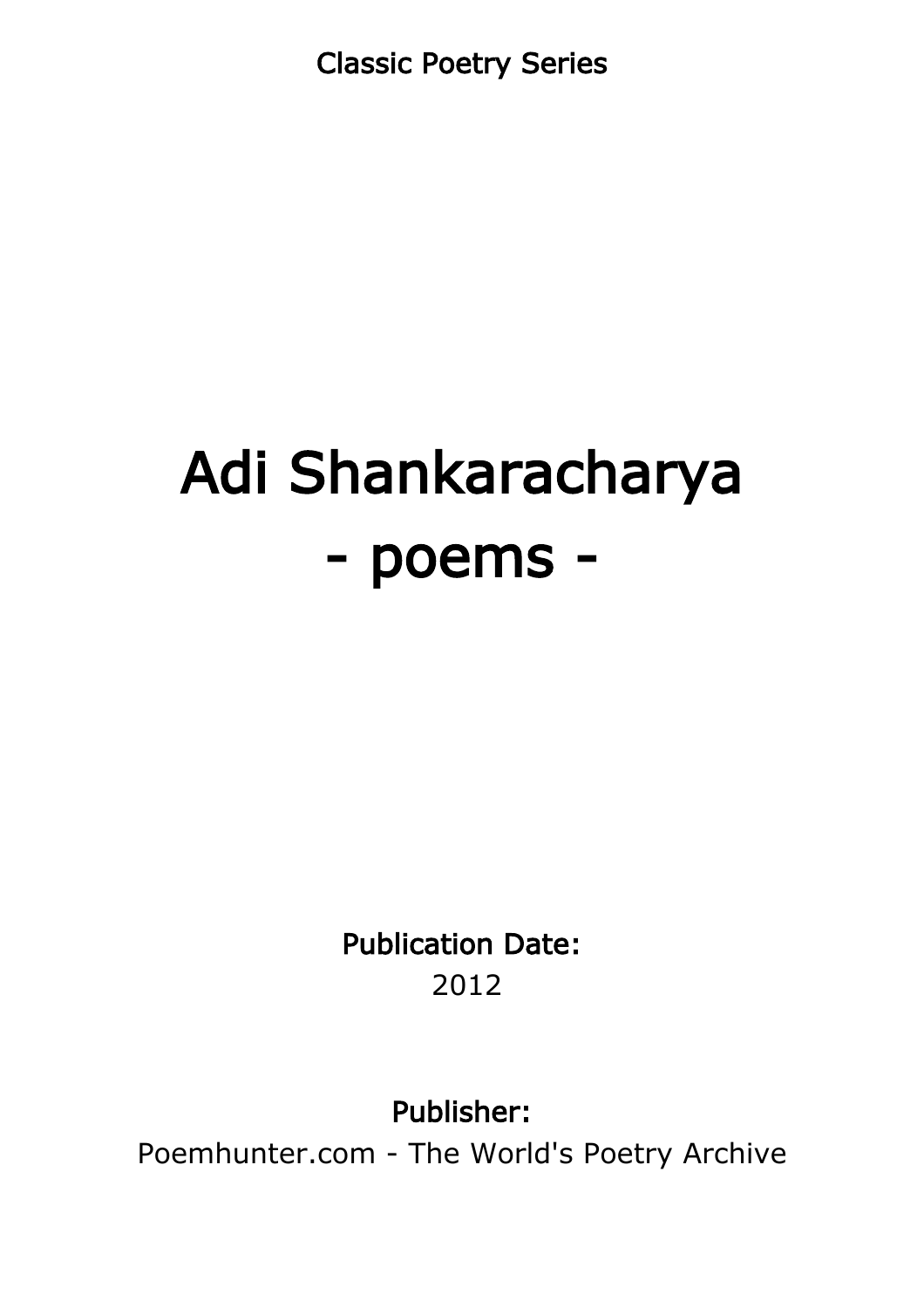# Adi Shankaracharya(788 - 820)

Adi Shankara (Sanskrit: ??? ?????? Adi Sa?kara), also known as Sa?kara Bhagavatpadacarya and Adi Sa?karacarya was an Indian sage from Kalady in present day Kerala who consolidated the doctrine of advaita vedanta. His teachings are based on the unity of the atman and brahman— non-dual brahman, in which brahman is viewed as nirguna brahman, brahman without attributes.

Shankara travelled across the Indian subcontinent to propagate his philosophy through discourses and debates with other thinkers. He is reputed to have founded four mathas ("monasteries"), which helped in the historical development, revival and spread of Advaita Vedanta of which he is known as the greatest revivalist. Adi Shankara is believed to be the organizer of the Dashanami monastic order and the founder of the Shanmata tradition of worship.

His works in Sanskrit concern themselves with establishing the doctrine of advaita (nondualism). He also established the importance of monastic life as sanctioned in the Upanishads and Brahma Sutra, in a time when the Mimamsa school established strict ritualism and ridiculed monasticism. Shankara represented his works as elaborating on ideas found in the Upanishads, and he wrote copious commentaries on the Vedic canon (Brahma Sutra, principal upanishads and Bhagavad Gita) in support of his thesis. The main opponent in his work is the Mimamsa school of thought, though he also offers arguments against the views of some other schools like Samkhya and certain schools of Buddhism.

 $$ 

Traditional accounts of Adi Shankara's life can be found in the Shankara Vijayams, which are poetic works that contain a mix of biographical and legendary material, written in the epic style. The most important among these biographies are the Madhaviya Sa?kara Vijaya? (of Madhava, c. 14th century), the Cidvilasiya Sa?kara Vijaya? (of Cidvilasa, c. between 15th century and 17th century), and the Keraliya Sa?kara Vijaya? (of the Kerala region, extant from c. 17th century).

**<b> Birth and Childhood </b>** 

Shankara was born to Sivaguru [VISWAKARMA] and Aryamba Antharjanam in Kaladi in central present day Kerala,4 km from Nedumbassery airport, Kochi.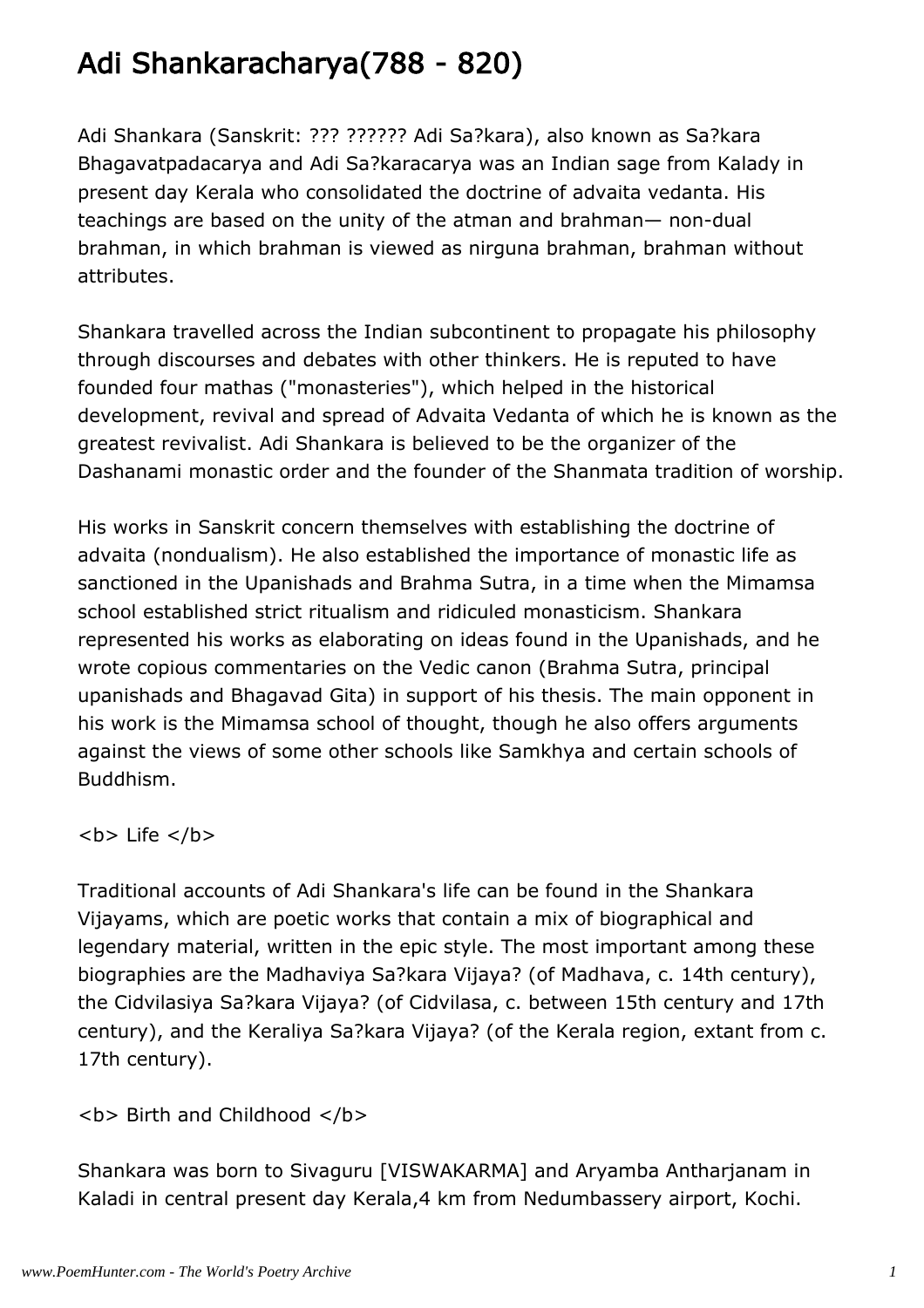According to lore, it was after his parents, who had been childless for many years, prayed at the Vadakkunnathan temple, Thrissur that Sankara was born under the star Thiruvathira.

His father died while Shankara was very young. Shankara's upanayana?, the initiation into student-life, had to be delayed due to the death of his father, and was then performed by his mother. As a child, Shankara showed remarkable scholarship, mastering the four Vedas by the age of eight.

**<b>** Sannyasa </b>

At the tender age of 7, Shankara was inclined towards sannyasa, but it was only after much persuasion that his mother finally gave her consent. He only received her consent in a very interesting manner. While bathing in the river Poorna one day, a crocodile caught hold of his leg. Shankara appealed to his mother, who had arrived at Poorna, asking for permission to become a sanyasi. His mother finally gave consent, only to have the crocodile let go of young Shankara. A crocodile had never been found in Poorna ever or since Shankara then left Kerala and travelled towards North India in search of a guru. On the banks of the Narmada River, he met Govinda Bhagavatpada the disciple of Gaudapada at Omkareshwar. When Govinda Bhagavatpada asked Shankara's identity, he replied with an extempore verse that brought out the Advaita Vedanta philosophy. Govinda Bhagavatapada was impressed and took Shankara as his disciple.

The guru instructed Shankara to write a commentary on the Brahma Sutras and propagate the Advaita philosophy. Shankara travelled to Kashi, where a young man named Sanandana, hailing from Chola territory in South India, became his first disciple. According to legend, while on his way to the Vishwanath Temple, Sankara came upon an untouchable accompanied by four dogs. When asked to move aside by Shankara's disciples, the untouchable replied: "Do you wish that I move my ever lasting Atman ("the Self"), or this body made of flesh?" Realizing that the untouchable was none other than god Shiva himself, and his dogs the four Vedas, Shankara prostrated himself before him, composing five shlokas known as Manisha Panchakam.

At Badari he wrote his famous Bhashyas ("commentaries") and Prakarana granthas ("philosophical treatises").

**<b> Meeting with Mandana Mishra </b>** 

One of the most famous debates of Adi Shankara was with the ritualist Ma??ana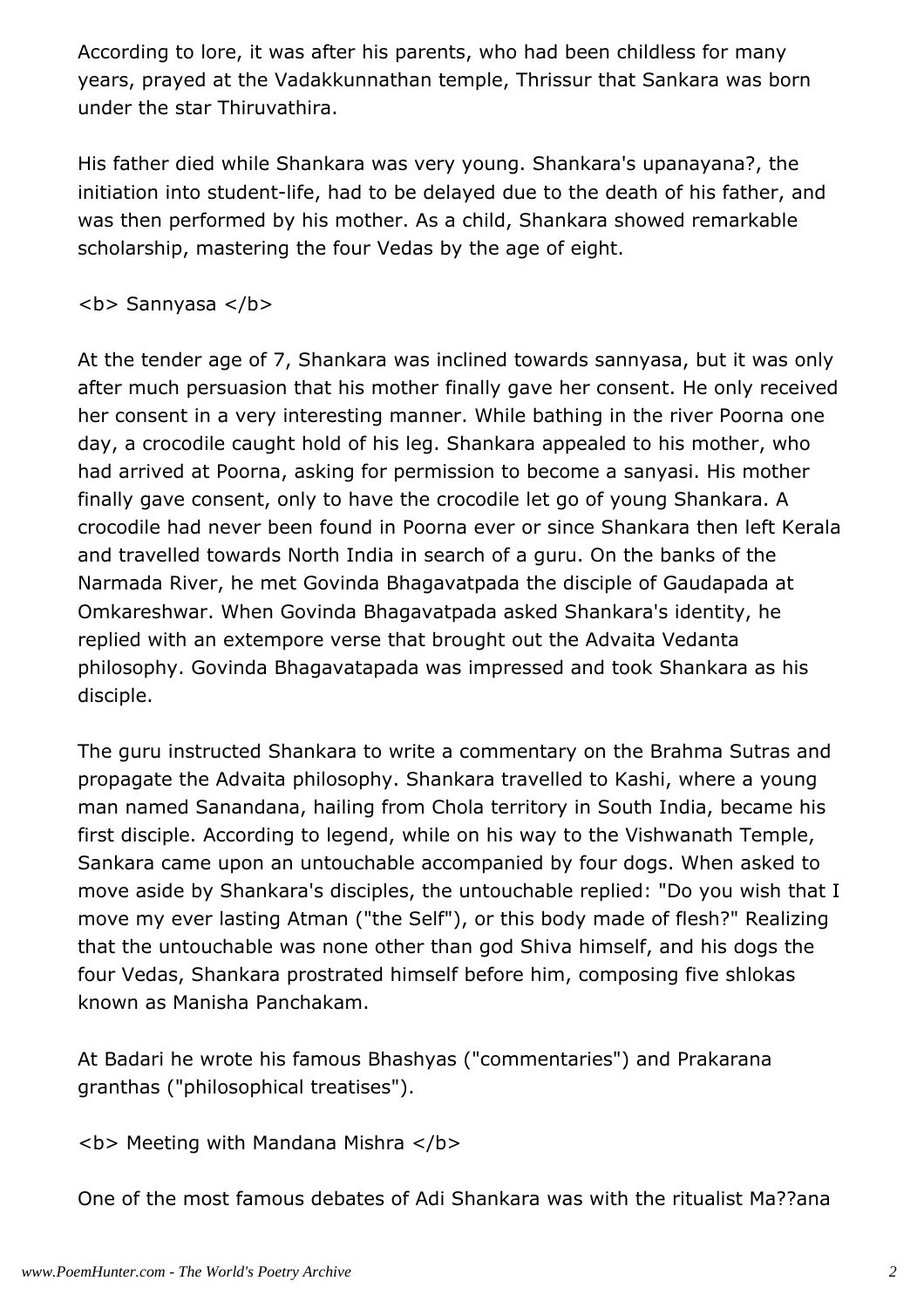Misra. Ma??ana Misra held the view that the life of a householder was far superior to that of a monk. This view was widely shared and respected throughout India at that time. Thus it would have been important for Adi Shankara to debate with him. Madana Mishra's guru was the famous Mimamsa philosopher, Kumarila Bha??a. Shankara sought a debate with Kumarila Bha??a and met him in Prayag where he had buried himself in a slow burning pyre to repent for sins committed against his guru: Kumarila Bha??a had learned Buddhist philosophy from his Buddhist guru under false pretenses, in order to be able to refute it. Learning anything without the knowledge of one's guru while still under his authority constitutes a sin according to the Vedas. Kumarila Bha??a thus asked Adi Shankara to proceed to {{IAST|Mahi?mati) to meet Ma??ana Misra and debate with him instead.(Mahishmati is on the banks of the holy river - Narmada, in Madhya Pradesh. Mahishmati is now known as Mandala. . Mandala finds mention in Pauranic literature as the capital of Sahasrabahu Kartyaveer Arjun who had obstructed the river by his thousand arms by his frolicking, at his capital Mahishmati).

After debating for over fifteen days, with Ma??ana Misra's wife Ubhaya Bharati acting as referee, Ma??ana Misra accepted defeat. Ubhaya Bharati then challenged Adi Shankara to have a debate with her in order to 'complete' the victory. She asked him questions related to sexual congress between man and woman - a subject in which Shankaracharya had no knowledge, since he was a true celibate and sannyasi. Sri Shankracharya asked for a "recess" of 15 days. As per legend, he used the art of "para-kaya pravesa" (the spirit leaving its own body and entering another's) and exited his own body, which he asked his disciples to look after, and psychically entered the dead body of a king. The story goes that from the King's two wives, he acquired all knowledge of "art of love". The queens, thrilled at the keen intellect and robust love-making of the "revived" King, deduced that he was not their husband, as of old. The story continues that they sent their factotums to "look for the lifeless body of a young sadhu and to cremate it immediately" so that their "king" (Shankracharya in the king's body) would continue to live with them. Just as the retainers piled Shankracharaya's lifeless corpse upon a pyre and were about to set fire to it, Shankara entered his own body and regained consciousness. Finally, he answered all questions put to him by Ubhaya Bharati; and she allowed Ma??ana Misra to accept sannyasa with the monastic name Suresvaracarya, as per the agreed-upon rules of the debate.

**<b> Philosophical tour </b>** 

Adi Shankara then travelled with his disciples to Maharashtra and Srisailam. In Srisailam, he composed Shivanandalahari, a devotional hymn in praise of Shiva. The Madhaviya Shankaravijayam says that when Shankara was about to be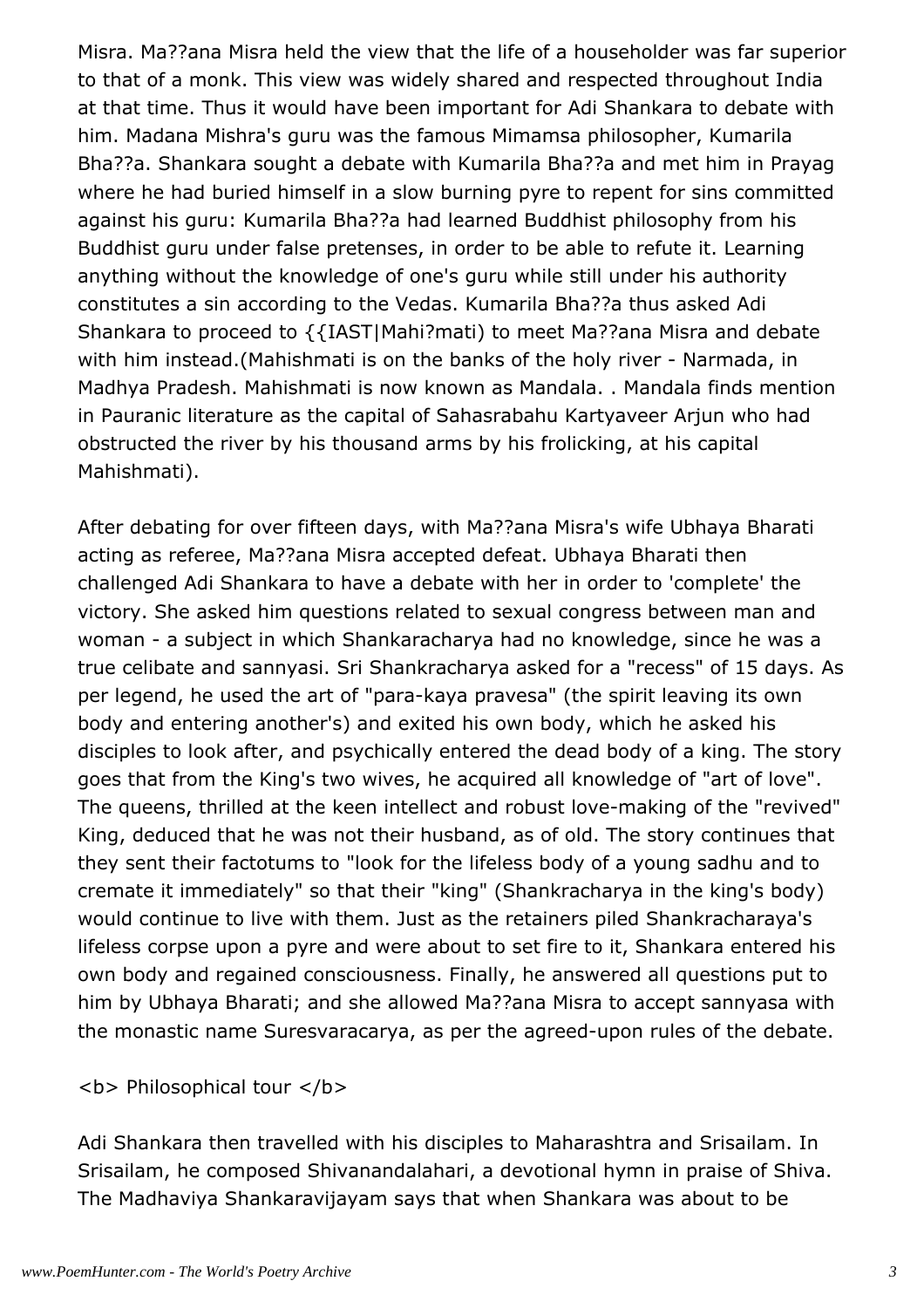sacrificed by a Kapalika, the god Narasimha appeared to save Shankara in response to Padmapadacharya's prayer to him. As a result, Adi Shankara composed the Laksmi-Narasimha stotra.

He then travelled to Gokar?a, the temple of Hari-Shankara and the Mukambika temple at Kollur. At Kollur, he accepted as his disciple a boy believed to be dumb by his parents. He gave him the name, Hastamalakacarya ("one with the amalaka fruit on his palm", i.e., one who has clearly realised the Self). Next, he visited sringeri to establish the Sarada Pi?ham and made To?akacarya his disciple.

After this, Adi Shankara began a Dig-vijaya "tour of conquest" for the propagation of the Advaita philosophy by controverting all philosophies opposed to it. He travelled throughout India, from South India to Kashmir and Nepal, preaching to the local populace and debating philosophy with Hindu, Buddhist and other scholars and monks along the way.

With the Malayali King Sudhanva as companion, Shankara passed through Tamil Nadu, Andhra Pradesh and Vidarbha. He then started towards Karnataka where he encountered a band of armed Kapalikas. King Sudhanva, with his Nairs, resisted and defeated the Kapalikas. They safely reached Gokarna where Shankara defeated in debate the Shaiva scholar, Neelakanta.

Proceeding to Saurashtra (the ancient Kambhoja) and having visited the shrines of Girnar, Somnath and Prabhasa and explaining the superiority of Vedanta in all these places, he arrived at Dwarka. Bha??a Bhaskara of Ujjayini, the proponent of Bhedabeda philosophy, was humbled. All the scholars of Ujjayini (also known as Avanti) accepted Adi Shankara's philosophy.

He then defeated the Jainas in philosophical debates at a place called Bahlika. Thereafter, the Acharya established his victory over several philosophers and ascetics in Kamboja (region of North Kashmir), Darada and many regions situated in the desert and crossing mighty peaks, entered Kashmir. Later, he had an encounter with a tantrik, Navagupta at Kamarupa.

<b> Accession to Sarvajnapitha </b>

Adi Shankara visited Sarvajñapi?ha (Sharada Peeth) in Kashmir (now in POK, Pakistan). The Madhaviya Shankaravijayam states this temple had four doors for scholars from the four cardinal directions. The southern door (representing South India) had never been opened, indicating that no scholar from South India had entered the Sarvajna Pitha. Adi Shankara opened the southern door by defeating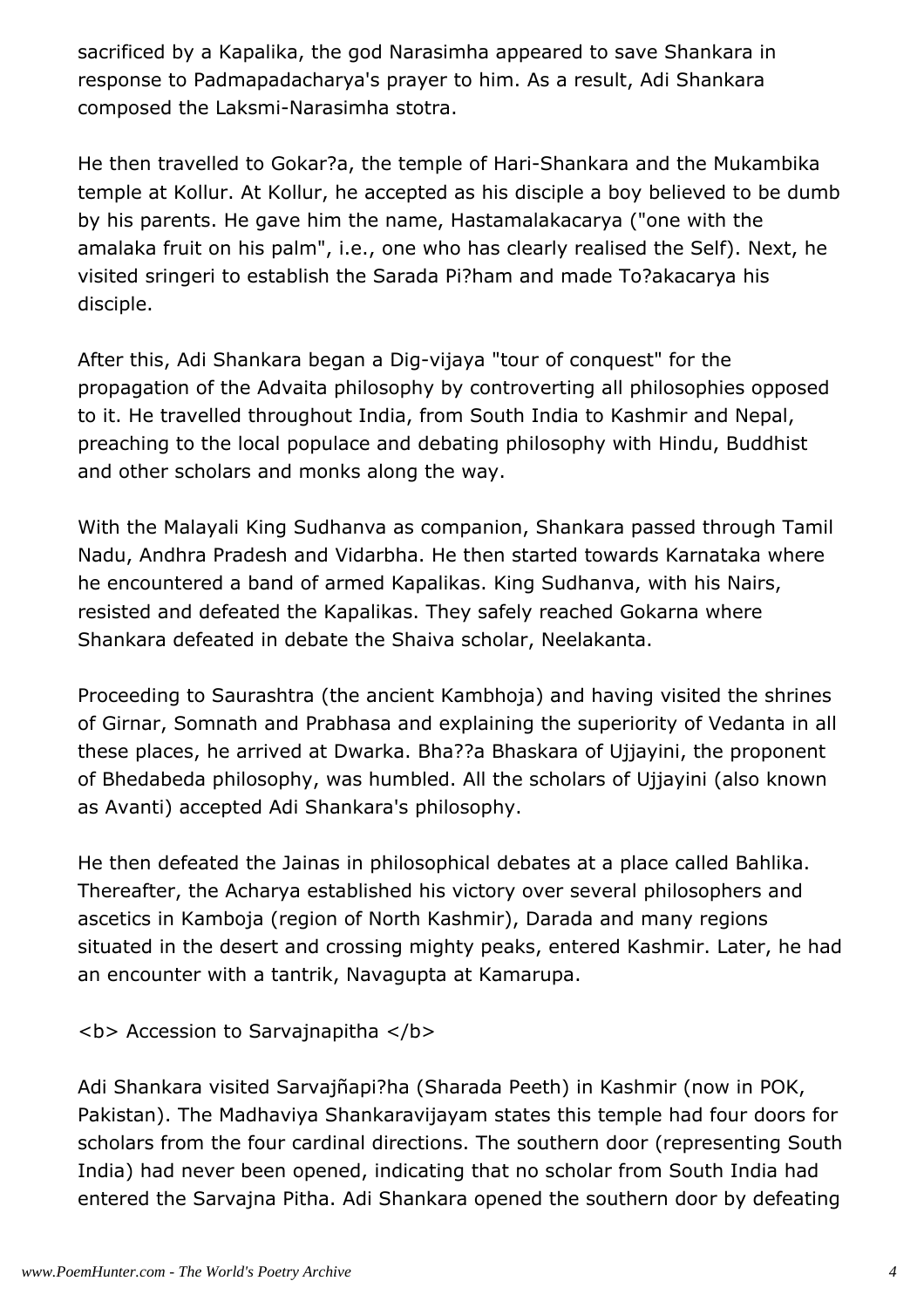in debate all the scholars there in all the various scholastic disciplines such as Mimamsa, Vedanta and other branches of Hindu philosophy; he ascended the throne of Transcendent wisdom of that temple.

Towards the end of his life, Adi Shankara travelled to the Himalayan area of Kedarnath-Badrinath and attained videha mukti ("freedom from embodiment"). There is a samadhi mandir dedicated to Adi Shankara behind the Kedarnath temple. However, there are variant traditions on the location of his last days. One tradition, expounded by Keraliya Shankaravijaya, places his place of mahasamadhi (leaving the body) as Vadakkunnathan temple in Thrissur, Kerala. The followers of the Kanchi kamakoti pitha claim that he ascended the Sarvajñapi?ha and attained videha mukti in Kanchipuram (Tamil Nadu).

 $$ 

Several different dates have been proposed for Shankara:

788–820 CE: This is the mainstream scholarly opinion, placing Shankara in mid to late 8th century CE. These dates are based on records at the S??geri Sarada Pi?ha, which is the only matha to have maintained a relatively unbroken record of its Acharyas; starting with the third Acharya, one can with reasonable confidence date the others from the 8th century to the present. The Sringeri records state that Shankara was born in the 14th year of the reign of "VikramAditya", but it is unclear as to which king this name refers. Though some researchers identify the name with Chandragupta II (4th. c. CE), modern scholarship accepts the VikramAditya as being from the Chalukya dynasty of Badami, most likely Vikramaditya II (733–746 CE), which would place him in the middle of the 8th c. Max Muller, Macdonnel, Pathok, Deussen and Radhakrishnan all accept the dates 788-820 CE. The date 788–820 is also among those considered acceptable by Swami Tapasyananda, though he raises a number of questions.

509–477 BCE: This dating, more than a millennium ahead of all others, is based on records of the heads of the Shankara Ma?has at Dvaraka Pitha and Govardhana matha and the fifth Peetham at Kanchi. However, such an early date is not consistent with the fact that Shankara quotes the Buddhist logician Dharmakirti, who finds mention in Xuanzang (7th c.). Also, his nearcontemporary Kumarila Bha??a is usually dated ca. 8th c. CE. Most scholars feel that due to invasions and other discontinuities, the records of the Dwaraka and Govardhana mathas are not as reliable as those of Sringeri. Thus, while considerable debate exists, the pre-Christian Era dates are usually discounted, and the most likely period for Shankara is during the 8th c. CE.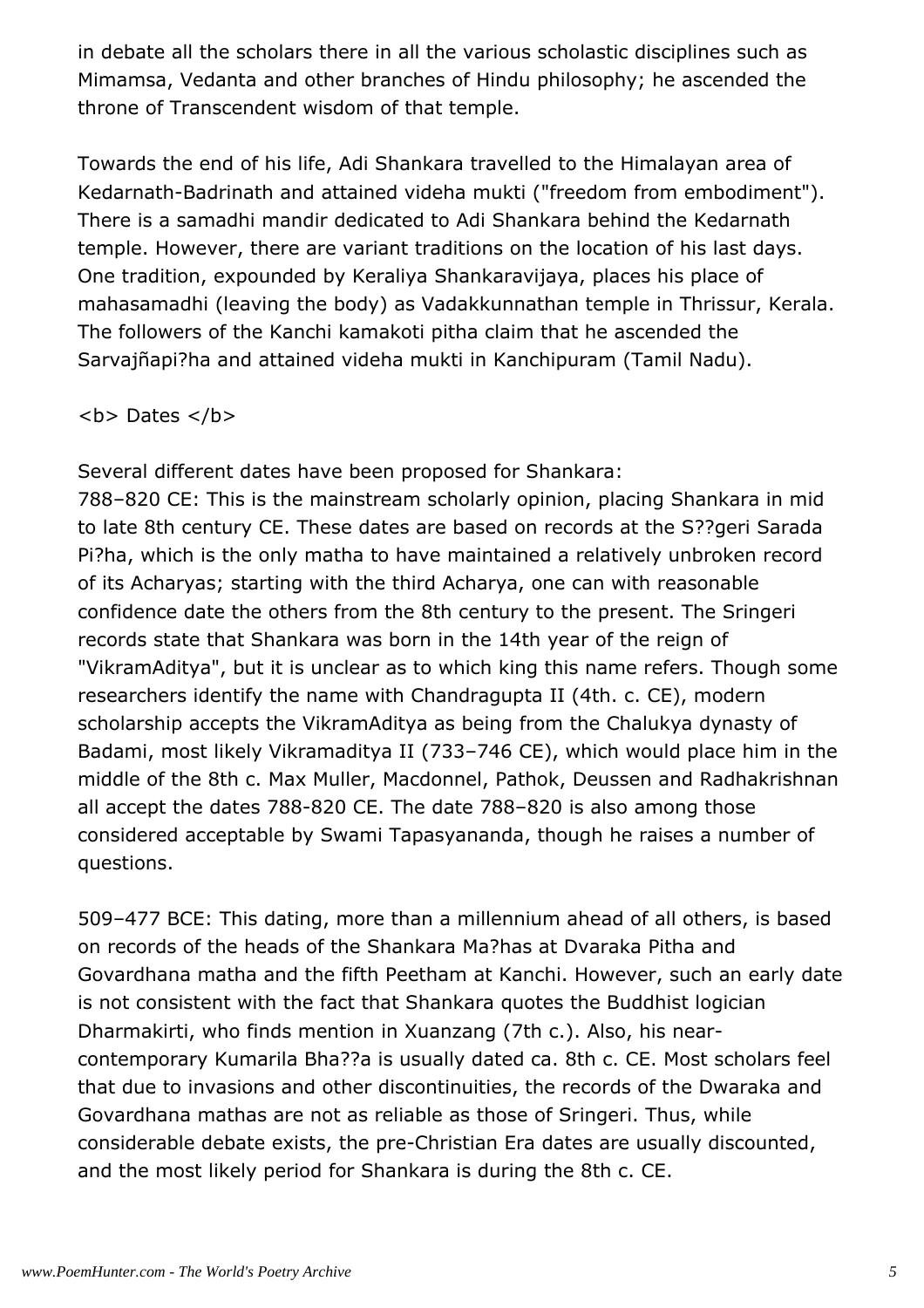44-12 BCE: Anandagiri believed he was born at Chidambaram in 44 BCE and died in 12 BCE.

6th Century CE: Telang placed him in this century. Sir R G Bandarkar believed he was born in 680 CE.

805-897 CE: A D Venkiteswara not only places Adishankara later than most, but also had the opinion that it would not have been possible for him to have achieved all the works apportioned to him, and has him live ninety two years.

 $$ 

Adi Shankara founded four Ma?has (Sanskrit: ??) to guide the Hindu religion. These are at Sringeri in Karnataka in the south, Dwaraka in Gujarat in the west, Puri in Orissa in the east, and Jyotirmath (Joshimath) in Uttarakhand in the north. Hindu tradition states that he put in charge of these mathas his four main disciples: Suresvara, Hastamalakacharya, Padmapada, and Totakacharya respectively. The heads of the mathas trace their authority back to these figures. Each of the heads of these four mathas takes the title of Shankaracharya ("the learned Shankara") after the first Shankaracharya.

According to the tradition in Kerala, after Sankara's samadhi at Vadakkunnathan Temple his disciples founded four mathas in Thrissur, namely Naduvil Madhom, Thekke Madhom, Idayil Madhom and Vadakke Madhom.

<b> Philosophy and religious thought </b>

Advaita ("non-dualism") is often called a monistic system of thought. The word "Advaita" essentially refers to the identity of the Self (Atman) and the Whole (Brahman). Advaita Vedanta says the one unchanging entity (Brahman) alone exists, and that changing entities do not have absolute existence, much as the ocean's waves have no existence in separation from the ocean. The key source texts for all schools of Vedanta are the Prasthanatrayi–the canonical texts consisting of the Upanishads, the Bhagavad Gita and the Brahma Sutras.

Adi Shankara was the first in the tradition to consolidate the siddhanta ("doctrine") of Advaita Vedanta. He wrote commentaries on the Prasthana Trayi. A famous quote from Vivekacu?ama?i, one of his prakarana granthas that succinctly summarises his philosophy is:

Brahma satya? jagat mithya, jivo brahmaiva naparah Brahman is the only truth, the spatio-temporal world is an illusion, and there is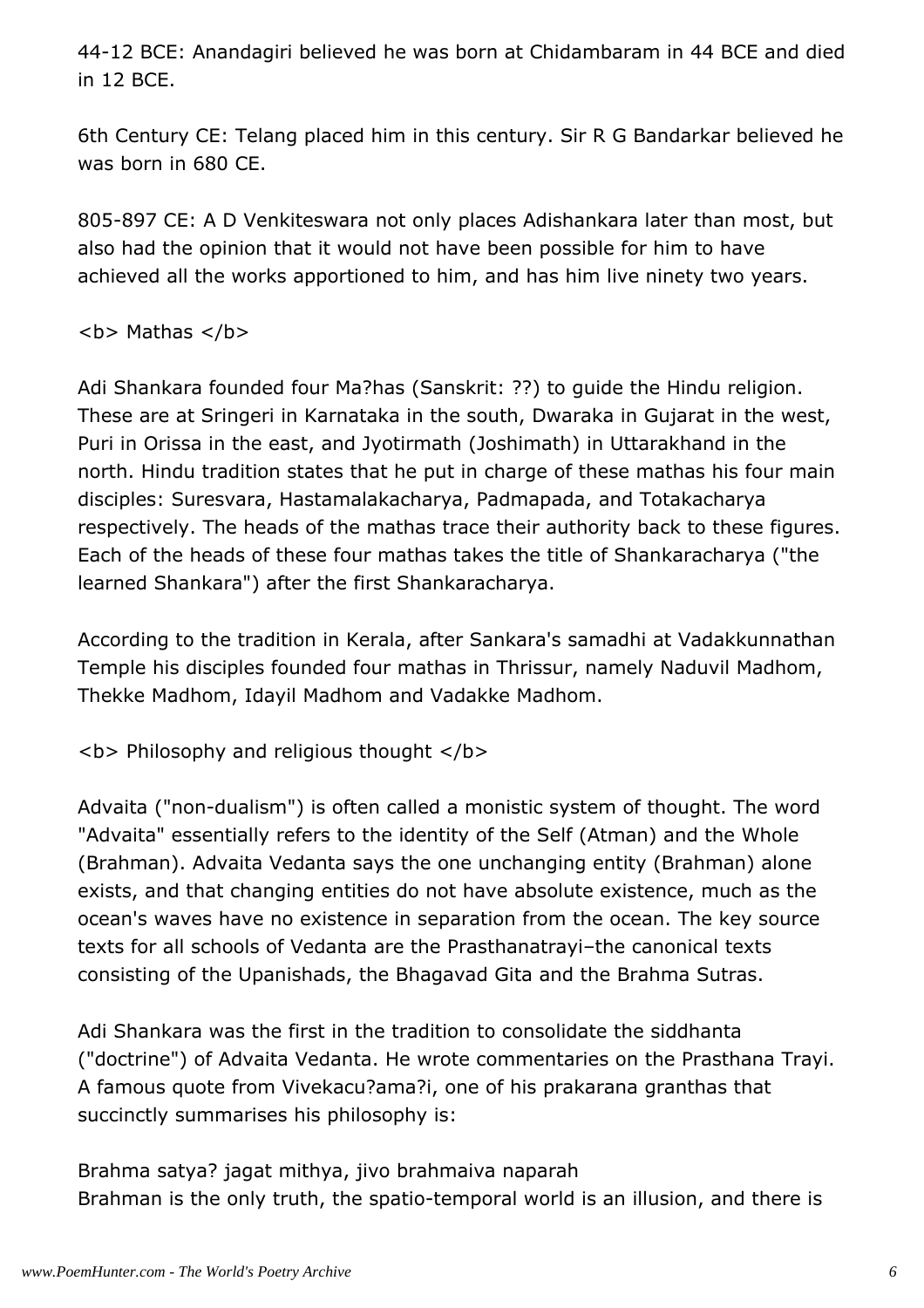ultimately no difference between Brahman and individual self.

Adi Shankara's Bhashyas (commentaries) on the Upanishads, the Bhagavad Gita and the Brahma Sutras are his principal works. Although he mostly adhered to traditional means of commenting on the Brahma Sutra, there are a number of original ideas and arguments to establish that the essence of Upanishads is Advaita. He taught that it was only through direct knowledge that one could realize Brahman. "A perception of the fact that the object seen is a rope will remove the fear and sorrow which result from the illusory idea that it is a serpent". Cited from Shankara's "Vivekachuudaamani"/ verse #12/translated by Mohini M Chatterji. This metaphor was borrowed from Yogacara Buddhist thinkers, who used it in a different context.

Adi Shankara's opponents accused him of teaching Buddhism in the garb of Hinduism, because his non-dualistic ideals seemed rather radical to contemporary Hindu philosophy, and so he earned the title "pracchannabauddha". However, although Advaita proposes the theory of Maya, explaining the universe as a "trick of a magician", Adi Shankara and his followers see this as a consequence of their basic premise that Brahman alone is real. Their idea of Maya emerges from their belief in the reality of Brahman, as opposed to Buddhist doctrines of emptiness, which emerge from the empirical Buddhist approach of observing the nature of reality.

**<b> Historical and cultural impact </b>** 

Because of his unification of two seemingly disparate philosophical doctrines, Atman and Brahman, Westerners who know about him perceive him as the "St. Thomas Aquinas of Indian thought" and "the most brilliant personality in the history of Indian thought."

At the time of Adi Shankara's life, Hinduism was increasing in influence in India at the expense of Buddhism and Jainism. Hinduism was divided into innumerable sects, each quarreling with the others. The followers of Mimamsa and Sankhya philosophy were atheists, insomuch that they did not believe in God as a unified being. Besides these atheists there were numerous theistic sects. There were also those who rejected the Vedas, like the Charvakas.

Adi Shankara held discourses and debates with the leading scholars of all these sects and schools of philosophy to controvert their doctrines. He unified the theistic sects into a common framework of Shanmata system. In his works, Adi Shankara stressed the importance of the Vedas, and his efforts helped Hinduism regain strength and popularity. Many trace the present worldwide prominence of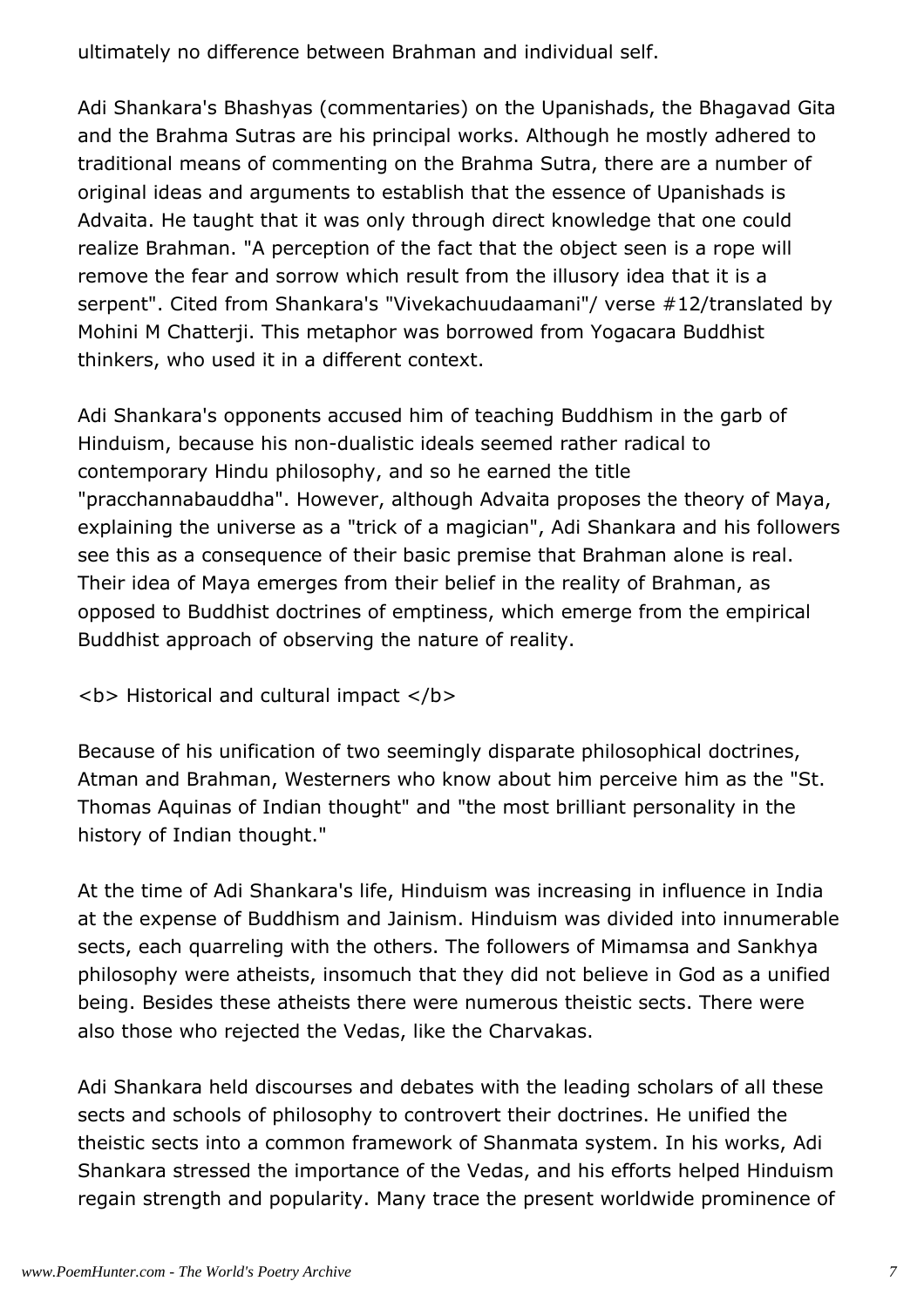Vedanta to his works. He travelled on foot to various parts of India to restore the study of the Vedas.

Even though he lived for only thirty-two years his impact on India and on Hinduism was striking. He reintroduced a purer form of Vedic thought. His teachings and tradition form the basis of Smartism and have influenced Sant Mat lineages. He is the main figure in the tradition of Advaita Vedanta. He was the founder of the Dasanami Sampradaya of Hindu monasticism and ?a?mata of Smarta tradition. He introduced the Pañcayatana form of worship.

Adi Shankara, along with Madhva and Ramanuja, was instrumental in the revival of Hinduism. These three teachers formed the doctrines that are followed by their respective sects even today. They have been the most important figures in the recent history of Hindu philosophy. In their writings and debates, they provided polemics against the non-Vedantic schools of Sankhya, Vaisheshika etc. Thus they paved the way for Vedanta to be the dominant and most widely followed tradition among the schools of Hindu philosophy. The Vedanta school stresses most on the Upanishads (which are themselves called Vedanta, End or culmination of the Vedas), unlike the other schools that gave importance to the ritualistic Brahmanas, or to texts authored by their founders. The Vedanta schools hold that the Vedas (which include the Upanishads) are unauthored, forming a continuous tradition of wisdom transmitted orally. Thus the concept of apaurusheyatva ("being unauthored") came to be the guiding force behind the Vedanta schools. However, along with stressing the importance of Vedic tradition, Adi Shankara gave equal importance to the personal experience of the student. Logic, grammar, Mimamsa and allied subjects form main areas of study in all the Vedanta schools.

Regarding meditation, Shankara refuted the system of Yoga and its disciplines as a direct means to attain moksha, rebutting the argument that it can be obtained through concentration of the mind. His position is that the mental states discovered through the practices of Yoga can be indirect aids to the gain of knowledge, but cannot themselves give rise to it. According to his philosophy, knowledge of Brahman springs from inquiry into the words of the Upanishads, and the knowledge of Brahman that shruti provides cannot be obtained in any other way. It has to be noted that it is generally considered that for Shankara the Absolute Reality is attributeless and impersonal, while for Madhava and Ramanuja, the Absolute Truth is Vishnu. This has been a subject of debate, interpretation, and controversy since Shankara himself is attributed to composing the popular 8th century Hindu devotional composition Bhaja Govindam (literal meaning, "Worship Govinda"). This work of Adi Shankara is considered as a good summary of Advaita Vedanta and underscores the view that devotion to God,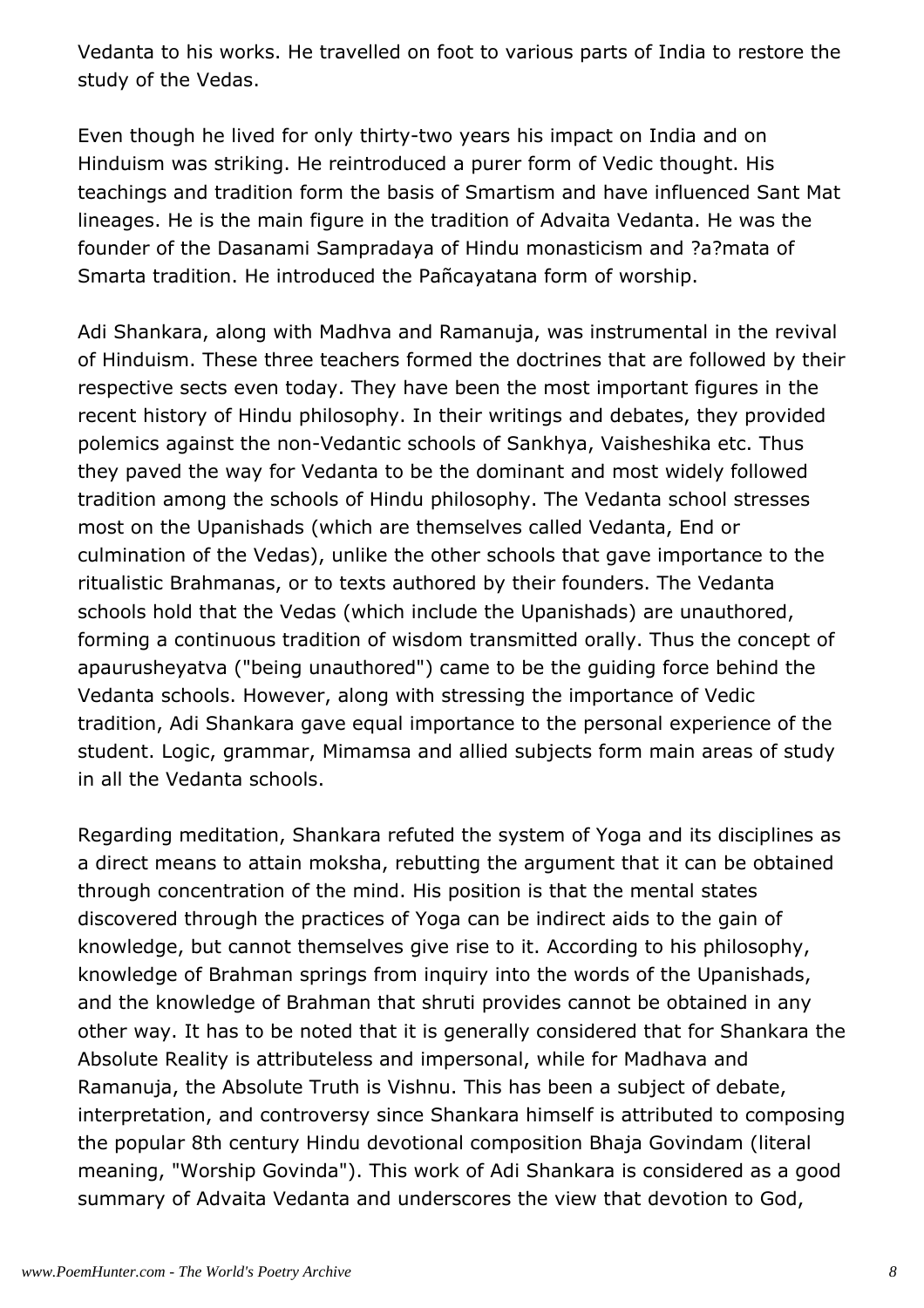Govinda, is not only an important part of general spirituality, but the concluding verse drives through the message of Shankara: "Worship Govinda, worship Govinda, worship Govinda, Oh fool! Other than chanting the Lord's names, there is no other way to cross the life's ocean". Bhaja Govindam invokes the almighty in the aspect of Vishnu; it is therefore very popular not only with Sri Adi Shankaracharya's immediate followers, the Smarthas, but also with Vaishnavas and others.

A well known verse, recited in the Smarta tradition, in praise of Adi Shankara is:

## ????????????????????????? ?????????| ????? ????????????? ?????????? ||

Sruti sm?ti pura?ana?alaya? karu?alaya?| Namami Bhagavatpadasa?kara? lokasa?kara?||

"I salute the compassionate abode of the Vedas, Smritis and Puranas known as Shankara Bhagavatpada, who makes the world auspicious."

Adi Shankara begins his Gurustotram or Verses to the Guru with the following Sanskrit Sloka, that has become a widely sung Bhajan:

"Guru Brahma, Guru Vishnu, Guru Deva Maheshwara. Guru Sakshath Parambrahma, Tasmai Shri Gurave Namaha."

Translation:

"Guru is the creator Brahma, Guru is the preserver Vishnu, Guru is the destroyer Shiva. Guru is directly the supreme spirit  $-$  I offer my salutations to this Guru."

The great Indian Muslim Philosopher Muhammad Iqbal considered him to be one of the greatest thinkers of medieval India and acknowledged influence by him.

 **Works**  $******/b******$ 

Adi Shankara's works deal with logically establishing the doctrine of Advaita Vedanta as he saw it in the Upanishads. He formulates the doctrine of Advaita Vedanta by validating his arguments on the basis of quotations from the Vedas and other Hindu scriptures. He gives a high priority to svanubhava ("personal experience") of the student. His works are largely polemical in nature. He directs his polemics mostly against the Sankhya, Buddha, Jaina, Vaisheshika and other non-vedantic Hindu philosophies.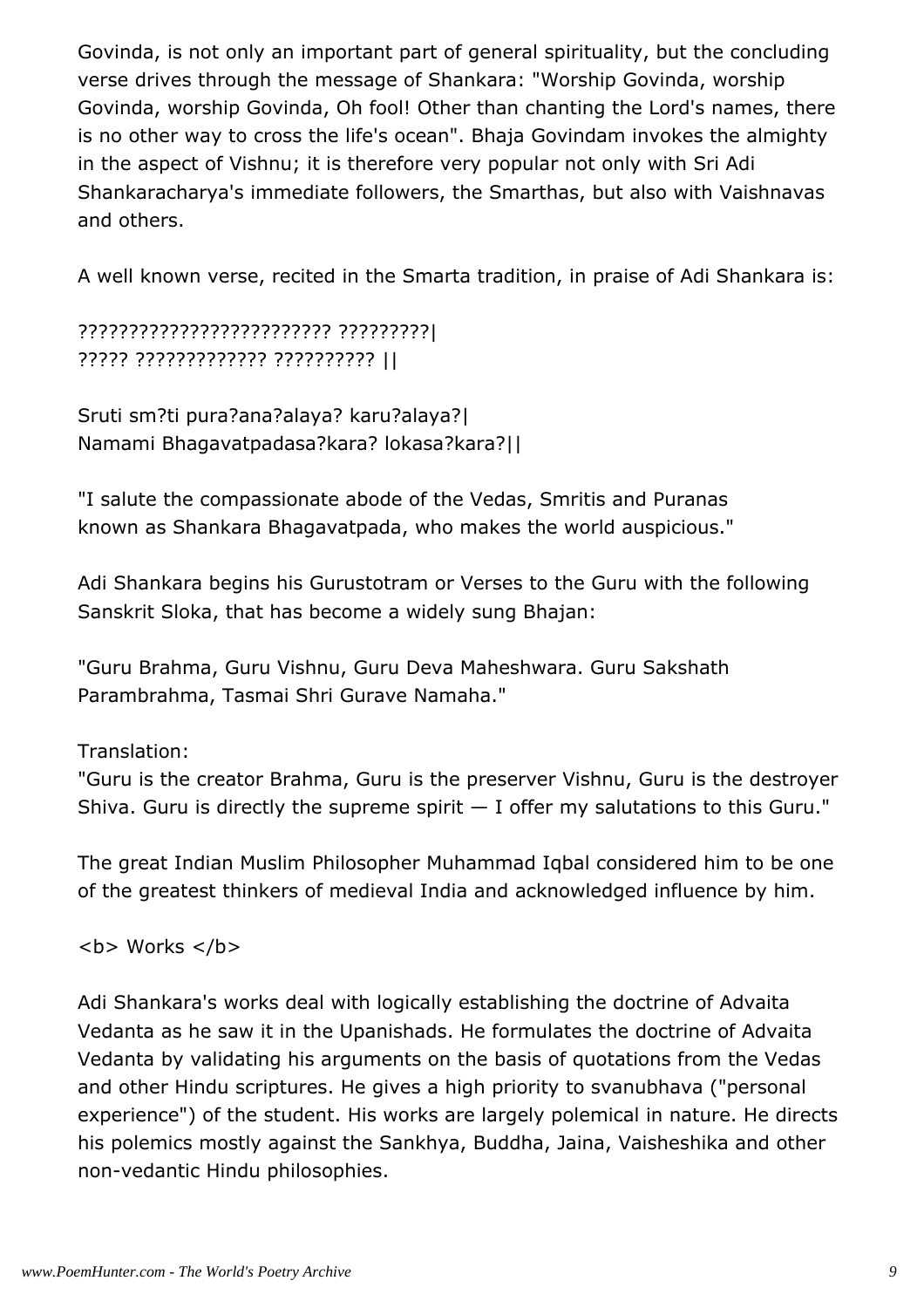Traditionally, his works are classified under Bha?ya ("commentary"), Prakara?a grantha ("philosophical treatise") and Stotra ("devotional hymn"). The commentaries serve to provide a consistent interpretation of the scriptural texts from the perspective of Advaita Vedanta. The philosophical treatises provide various methodologies to the student to understand the doctrine. The devotional hymns are rich in poetry and piety, serving to highlight the relationship between the devotee and the deity.

Adi Shankara wrote Bhashyas on the ten major Upanishads, the Brahma Sutras and the Bhagavad Gita. In his works, he quotes from Shveshvatara, Kaushitakai, Mahanarayana and Jabala Upanishads, among others. Bhashyas on Kaushitaki, Nrisimhatapani and Shveshvatara Upanishads are extant but the authenticity is doubtful. Adi Shankara's is the earliest extant commentary on the Brahma Sutras. However, he mentions older commentaries like those of Dravida, Bhartrprapancha and others.

In his Brahma Sutra Bhashya, Adi Shankara cites the examples of Dharmavyadha, Vidura and others, who were born with the knowledge of Brahman acquired in previous births. He mentions that the effects cannot be prevented from working on account of their present birth. He states that the knowledge that arises out of the study of the Vedas could be had through the Puranas and the Itihasas. In the Taittiriya Upanishad Bhashya 2.2, he says:

Sarvesa? cadhikaro vidyaya? ca sreyah: kevalaya vidyaya veti siddha?

It has been established that everyone has the right to the knowledge (of Brahman) and that the supreme goal is attained by that knowledge alone.

Some western academics consider only Upadesasahasri among independent philosophical works as authentic. Many other such texts exist, among which there is a difference of opinion among scholars on the authorship of Viveka Chudamani. The former pontiff of Sringeri Math, Shri Shri Chandrashekhara Bharati III has written a voluminous commentary on the Viveka Chudamani.

Adi Shankara also wrote commentaries on other scriptural works, such as the Vishnu sahasranama and the Sanatsujatiya. Like the Bhagavad Gita, both of these are contained in the Mahabharata.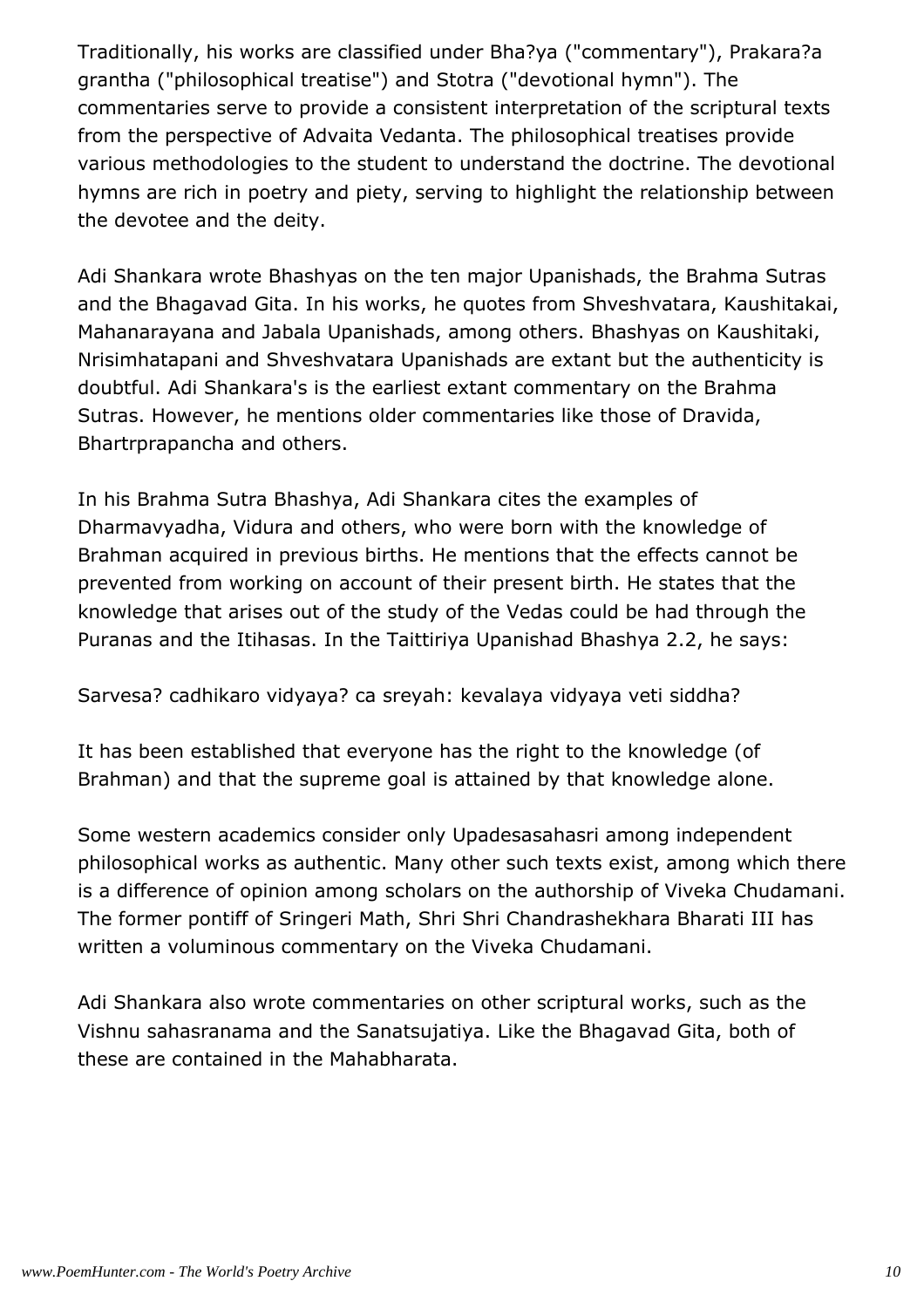# Body

Thy body may be beautiful and glow with flawless health, Thy fame colossal and thou mayest have won to fabulous wealth, But if to the Guru's feet thy heart untethered still remain.

Then all thou hast achieved on earth is vain, is vain, is vain.

Thou mayest be deep-versed in all that scripture have to tell A beacon of light, a master of prose and verse delectable, But if to the Guru's feet thy heart untethered still remain.

Then all thou hast achieved on earth is vain, is vain, is vain.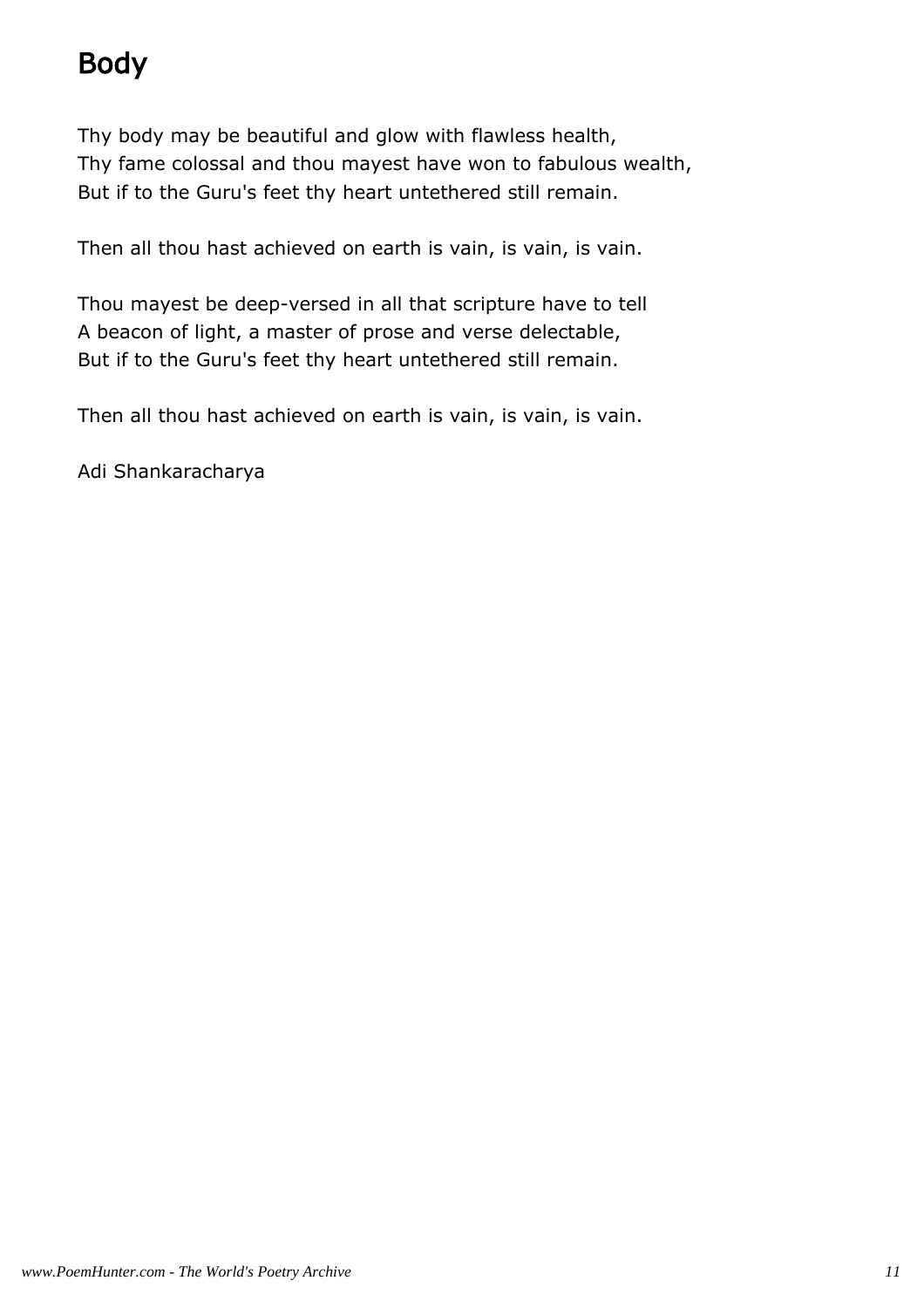# I Am He!

Mind, nor intellect, nor ego, feeling; Sky nor earth nor metals am I.

I am He, I am He, Blessed spirit, I am He!

No birth, no death, no caste have I; Father, mother, have I none.

I am He, I am He, Blessed spirit, I am He!

Beyond the flights of fancy, formless am I, Permeating the limbs of all life; Bondage I do not fear; I am free, ever free.

I am He, I am He, Blessed spirit, I am He!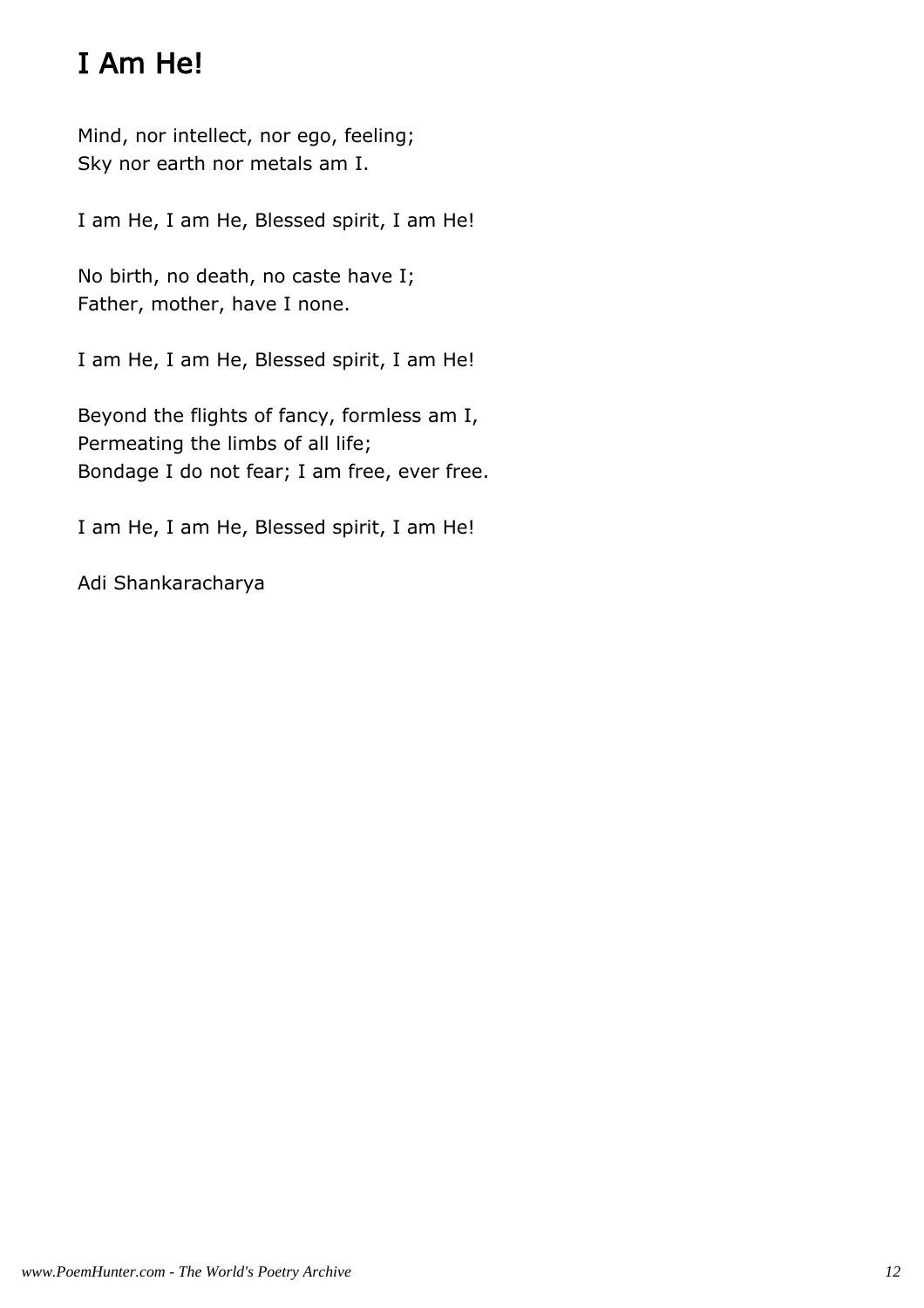## I Salute That Lord Of Ranga

I salute that Lord of Ranga, Who sleeps in the yogic pose, On the bed of Adhisesha, Below the tall dome, Which resembles a lotus bud , And is surrounded by seven ramparts, And which is in between two Kaveri rivers, With his right hand near his crown, And his lotus like merciful left hand, Pointing towards his feet which takes care of us all.

Let my mind revel in the form of Ranga Whose form is the epitome of happiness, Whose form is the true knowledge, Whose form is as told in the Vedas, And who is of the form of the comforting moon and beautiful

Let my mind revel in the form of Ranga Who is on the banks of river Kaveri, And playfully dispenses mercy, Who is below the Mandhara tree, Where he speedily and prettily plays, And who destroys all asuras, By his play spread over the whole world.

Let my mind revel in Ranga, As the one who lives in Sri Ranga, In whom goddess Lakshmi lives, Who is the abode of the universe Who lives in the lotus of our heart, Who lives in the face of the Sun. Who is the abode of mercy, And who lives where good conduct lives.

In Him let my mind revel As the one who is saluted in Sri Ranga, Who is venerated by gods like Brahma, Who is venerated by the entire universe, Who is venerated as Mukunda,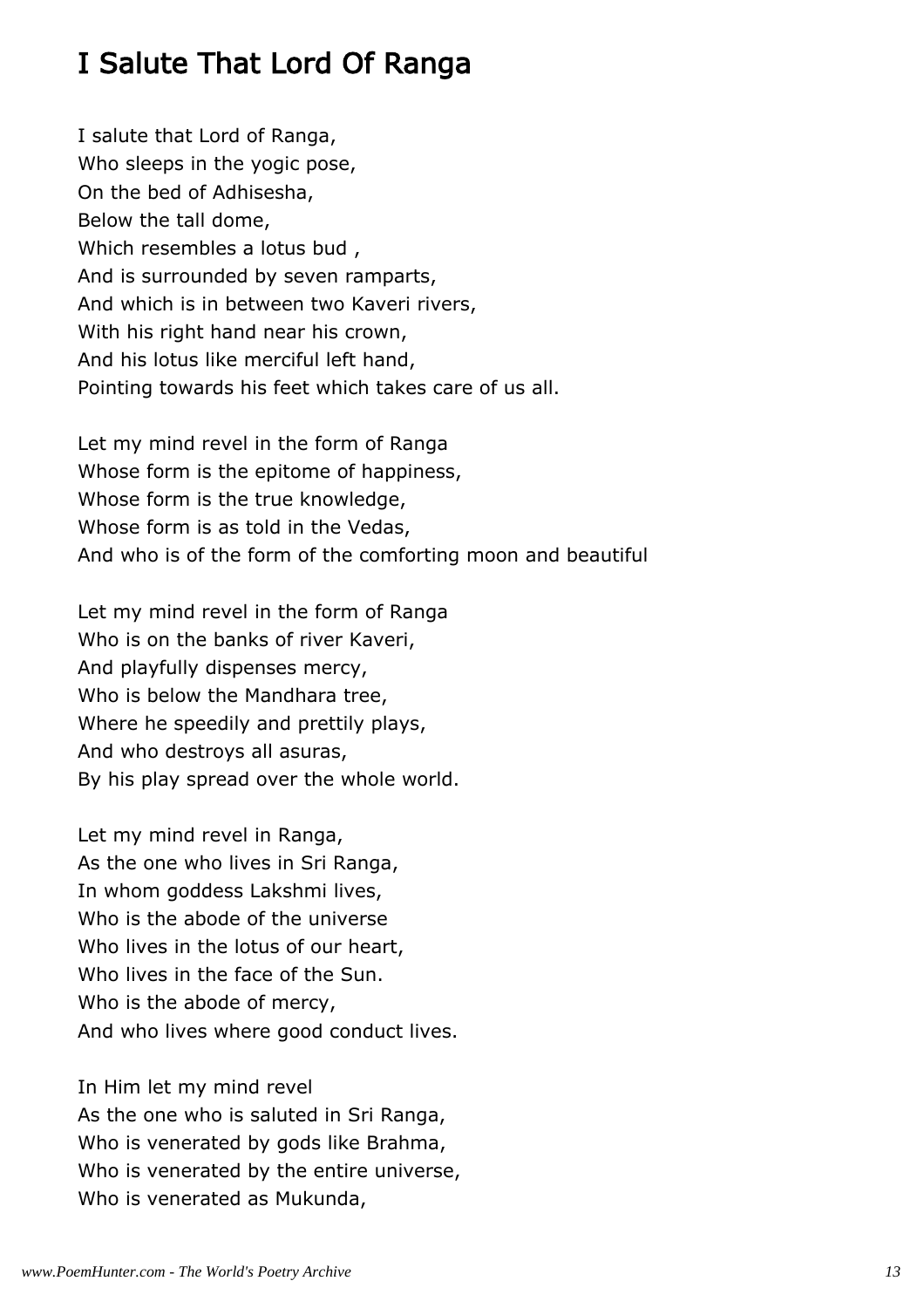Who is venerated by lord of devas, Who is worshipped by sages like Vyasa, And who is venerated by sages like Sanaka.

Let my mind revel in Him Who is the king of Sri Ranga, Who is the king of gods like Brahma, Who is the king of the holy bird , Garuda, Who is the king of Vaikunta, Who is the king of the king of devas, Who is the king of the three worlds, And who is the king of the entire universe .

Let my mind revel in Him As one who protects the city of Sri Ranga, Who has , whose sign is never failing Who is in perfect sleep, Who is in the Yogic sleep, Who sleeps on the ocean, Who takes care of goddess Lakshmi, And in whom the whole world sleeps

Let my mind revel in Him As the one who sleeps in the city of Sri Ranga, Who sleeps pretty as a picture, Who sleeps on the king of serpents, Who sleeps on the lap of Nanda, Who sleeps on the lap of Lakshmi, Who sleeps on the ocean of milk, And who sleeps on the banyan leaf.

He who sheds his body in this ranga (ground) Never gets embodiment again As Ranga has chakra in His hand, The Garuda is His vehicle, The serpent is His bed And his feet is wetted by river Ganga,

Any one reading this octet on the Lord of Ranga, As soon as he gets up in the morning, Will get his wishes fulfilled, And in the end attain salvation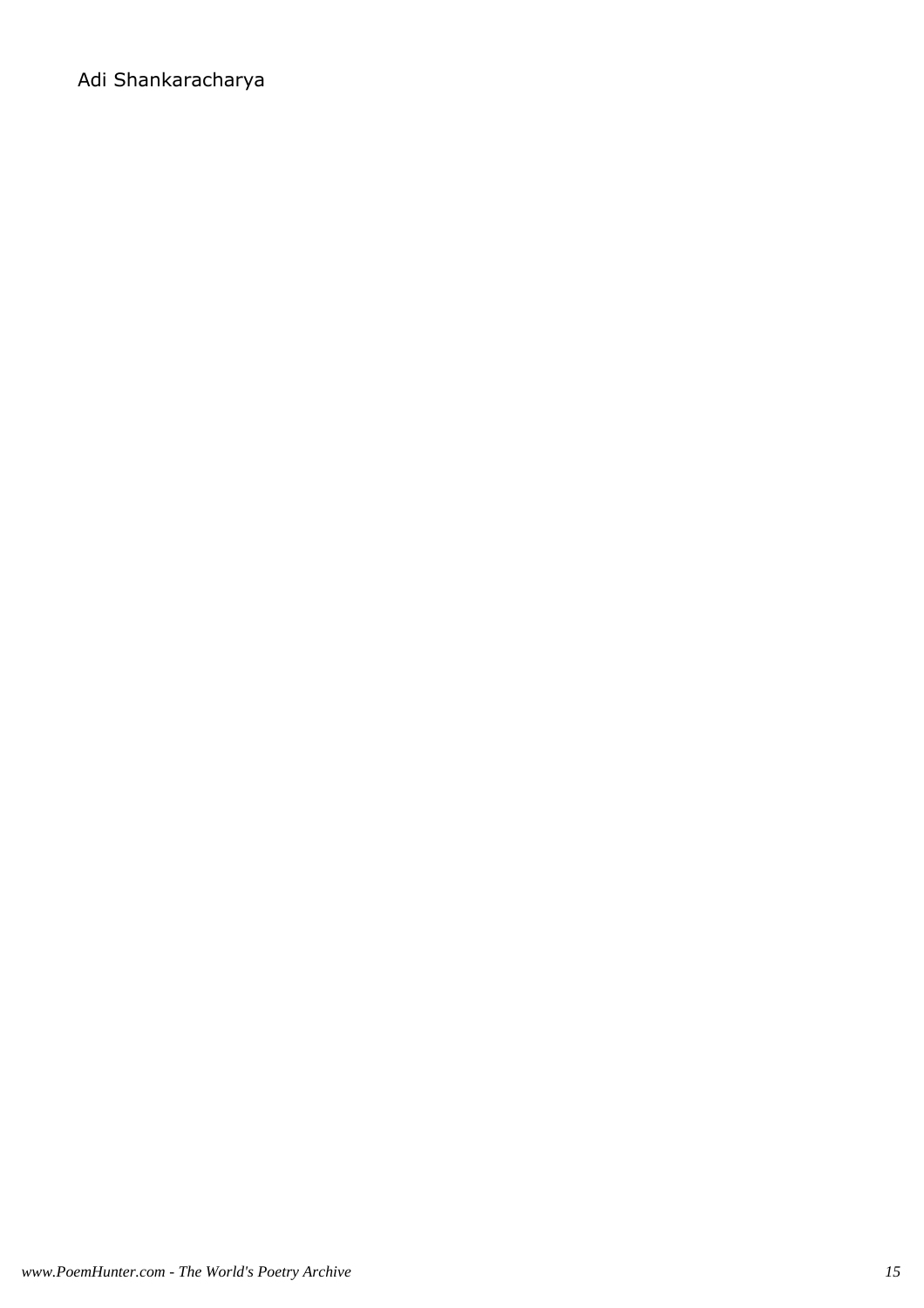## Nirvana Shatakam

#### 1)

I am not mind, nor intellect, nor ego, nor the reflections of inner self (chitta). I am not the five senses. I am beyond that. I am not the ether, nor the earth, nor the fire, nor the wind (the five elements). I am indeed, That eternal knowing and bliss, Shiva, love and pure consciousness. 2) Neither can I be termed as energy (prana), nor five types of breath (vayus), nor the seven material essences, nor the five coverings (pancha-kosha). Neither am I the five instruments of elimination, procreation, motion, grasping, or speaking. I am indeed, That eternal knowing and bliss, Shiva, love and pure consciousness.

#### 3)

I have no hatred or dislike,

nor affiliation or liking,

nor greed,

nor delusion,

nor pride or haughtiness,

nor feelings of envy or jealousy.

I have no duty (dharma),

nor any money,

nor any desire (kama),

nor even liberation (moksha).

I am indeed,

 That eternal knowing and bliss, Shiva, love and pure consciousness.

#### 4)

I have neither merit (virtue),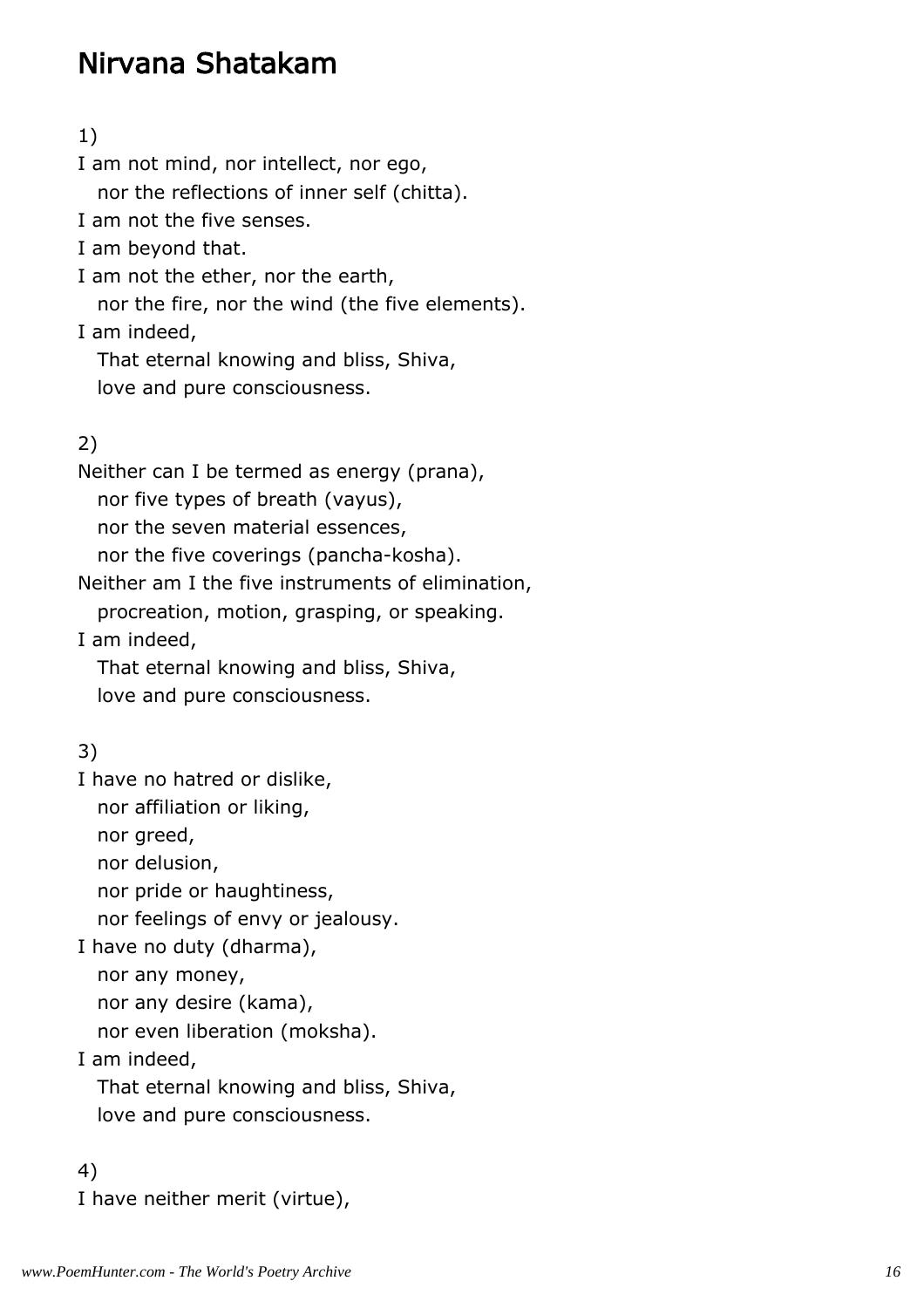nor demerit (vice).

I do not commit sins or good deeds, nor have happiness or sorrow, pain or pleasure.

I do not need mantras, holy places, scriptures (Vedas), rituals or sacrifices (yagnas).

I am none of the triad of

the observer or one who experiences,

the process of observing or experiencing,

or any object being observed or experienced.

I am indeed,

That eternal knowing and bliss, Shiva,

love and pure consciousness.

### 5)

I do not have fear of death,

as I do not have death.

I have no separation from my true self,

no doubt about my existence,

nor have I discrimination on the basis of birth.

I have no father or mother,

nor did I have a birth.

I am not the relative,

nor the friend,

nor the guru,

nor the disciple.

I am indeed,

That eternal knowing and bliss, Shiva,

love and pure consciousness.

## 6)

I am all pervasive.

I am without any attributes, and without any form.

I have neither attachment to the world, nor to liberation (mukti).

I have no wishes for anything because I am everything, everywhere, every time, always in equilibrium.

I am indeed,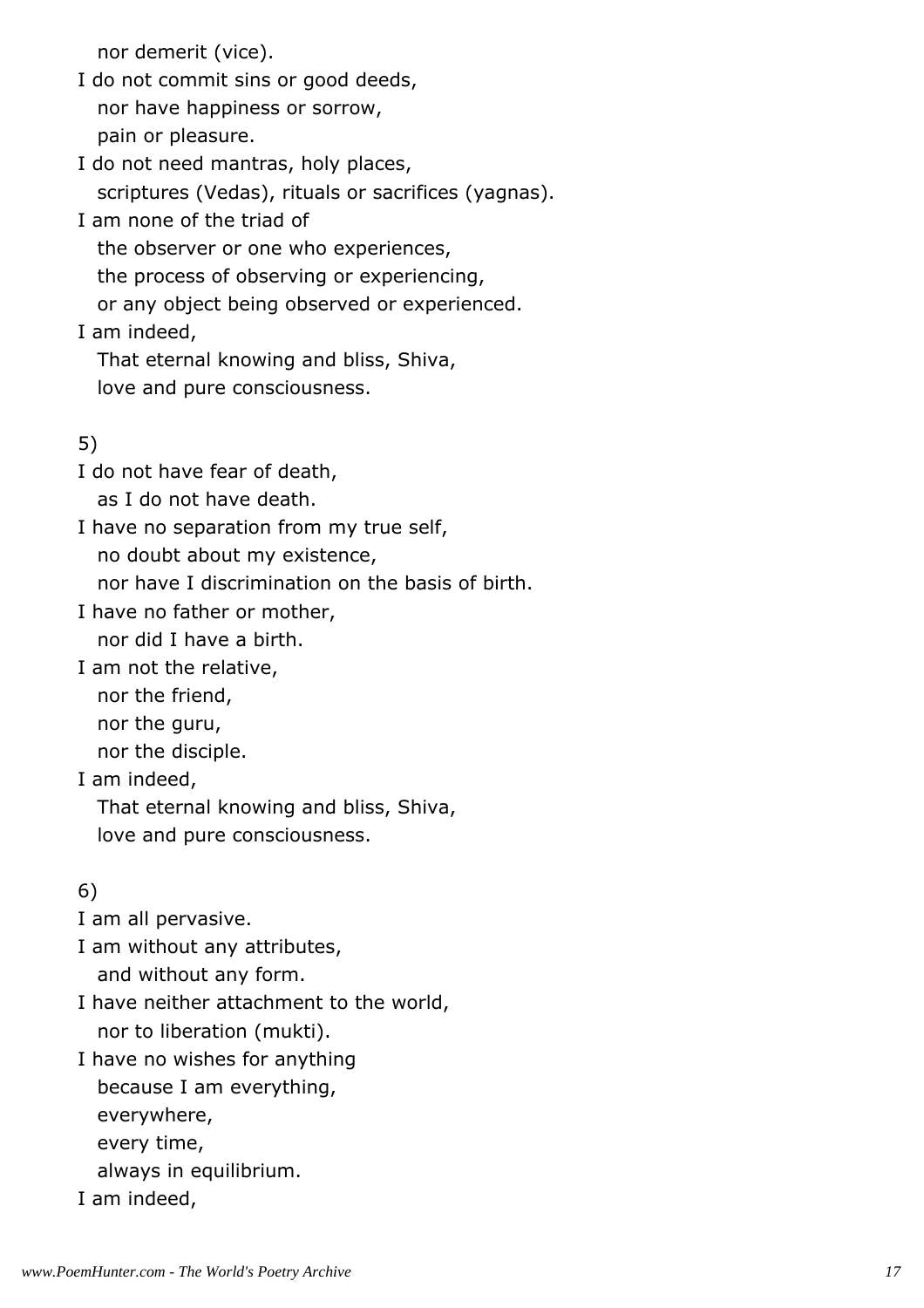That eternal knowing and bliss, Shiva, love and pure consciousness.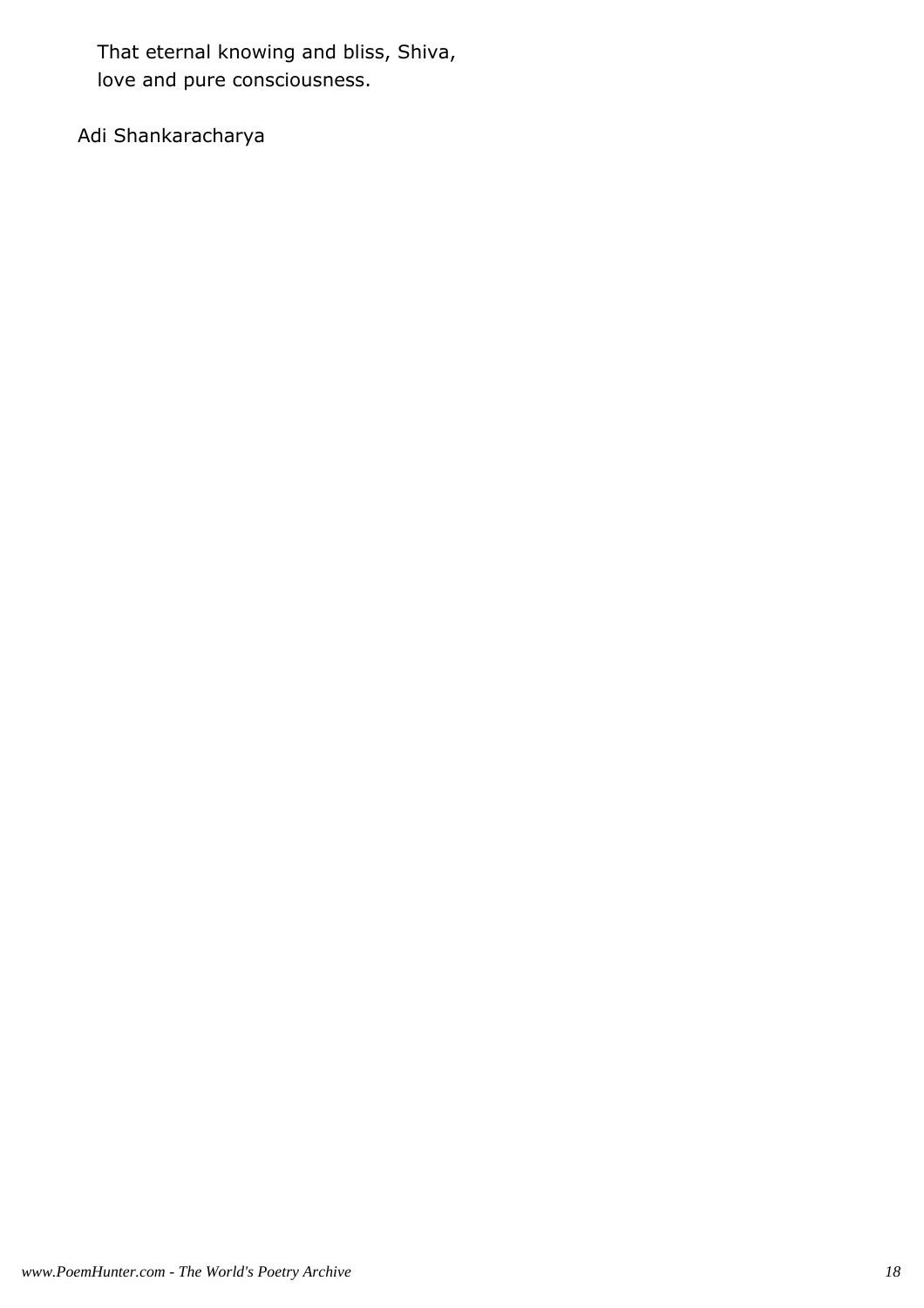## Saundarya Lahiri

Thou art residing in secrecy with Thy Lord in the thousand petalled Lotus, having pierced through the Earth situated at Mooladhara, the water in the Manipura, the Fire abiding in the Swadhishtana, the Air in the Heart the Ether above and Manas between eyebrows and thus broken the entire kula path.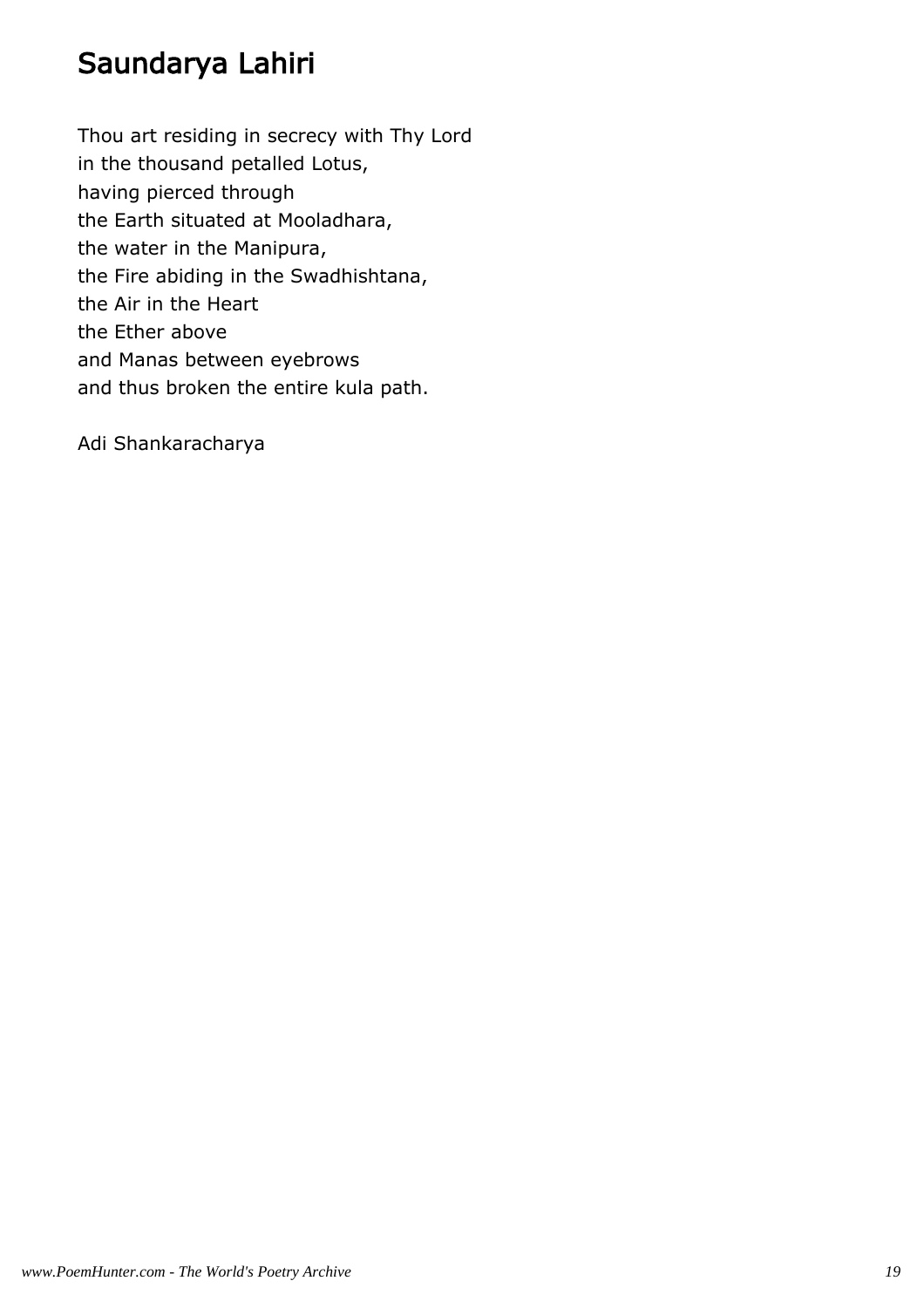## Tad Niskala 'That I Am Not'

Om. I am neither the mind, Intelligence, ego, nor 'chitta', Neither the ears, nor the tongue, Nor the senses of smell and sight, Neither ether, nor air, I am Eternal Bliss and Awareness. I am Shiva! I am Shiva!

I am neither the 'prana', Nor the five vital breaths, Neither the seven elements of the body, Nor its five sheaths, Nor hands, nor feet, Nor other organs of action. I am Eternal Bliss and Awareness. I am Shiva! I am Shiva!

Neither fear, greed, nor delusion, Loathing, nor liking have I, Nothing of pride, of ego, Of 'dharma' or Liberation, Neither desire of the mind, Nor object for its desiring. I am Eternal Bliss and Awareness. I am Shiva! I am Shiva!

Nothing of pleasure and pain, Of virtue and vice, do I know, Of mantra, of sacred place, Of Vedas or Sacrifice, Neither I am the eater, The food or the act of eating, I am Eternal Bliss and Awareness. I am Shiva! I am Shiva!

Death or fear, I have none, Nor any distinction of 'caste', Neither Father, nor Mother, Nor even a birth, have I,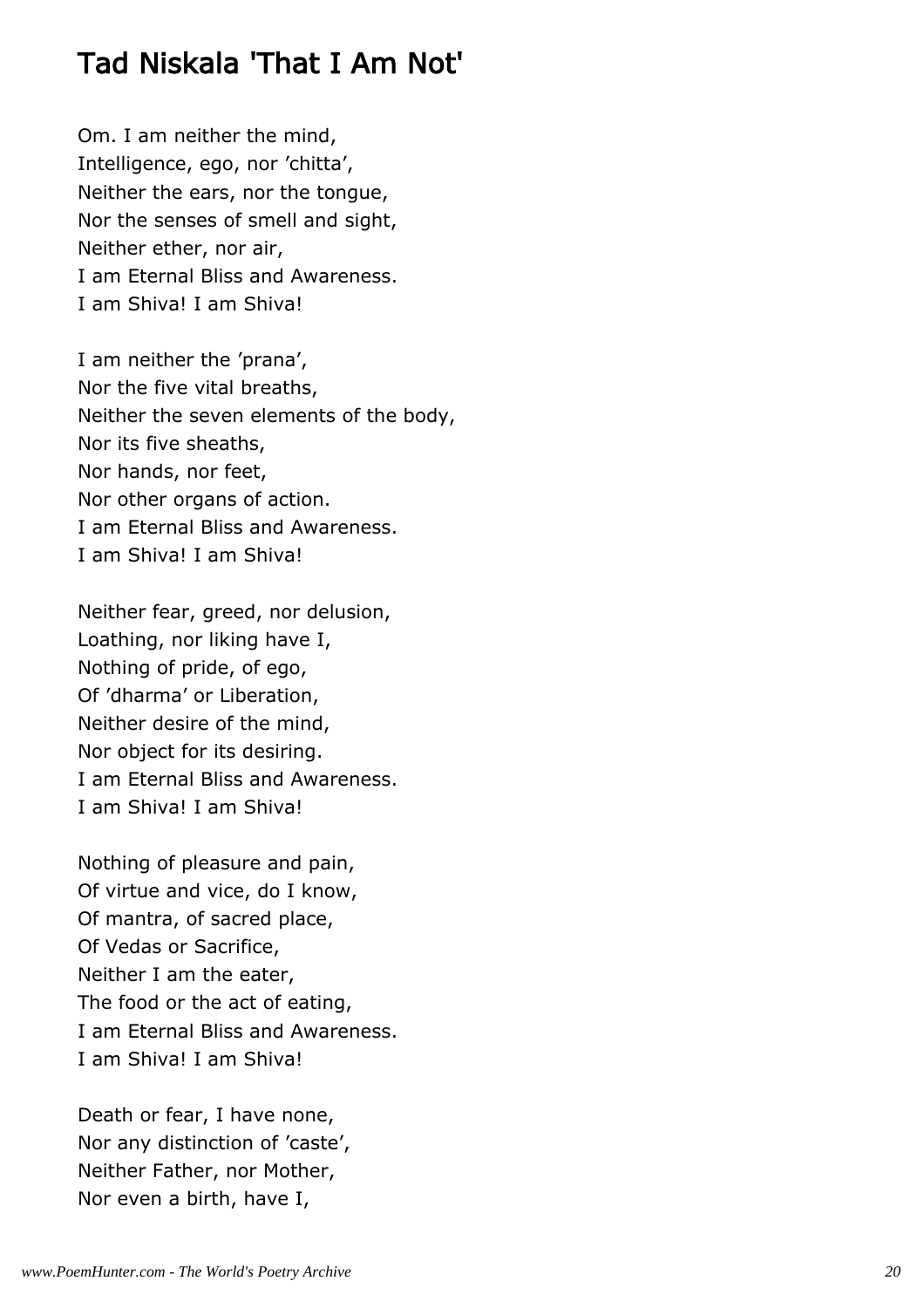Neither friend, nor comrade, Neither disciple, nor Guru. I am Eternal Bliss and Awareness. I am Shiva! I am Shiva!

I have no form or fancy, the All-pervading am I, Everywhere I exist, And yet I am beyond the senses, Neither salvation am I, Nor anything to be known. I am Eternal Bliss and Awareness. I am Shiva! I am Shiva!